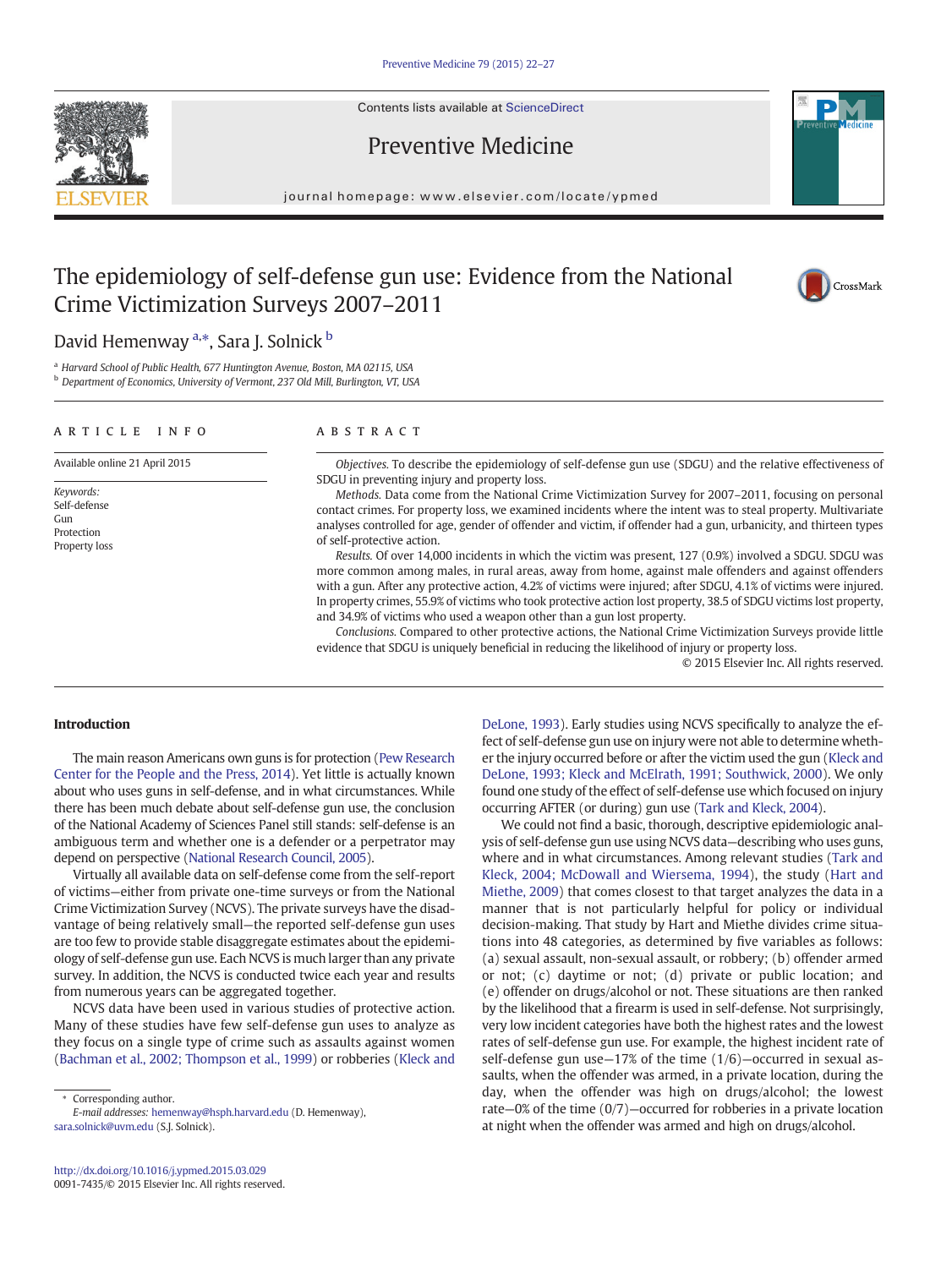Our article has two goals. The first goal is to present more fully the epidemiology of self-defense gun use—the demographics of the defensive gun user and the type of situation in which self-defense gun use typically occurs. The second goal is to provide an up-to-date description of the effectiveness of self-defense gun use relative to other forms of protective action, in terms of both injury and loss of property.

#### Methods

The National Crime Victimization Survey (NCVS) is the primary source of information in the United States on the nature and extent of criminal victimization. The NCVS collects information on nonfatal personal crimes (rape or sexual assault, robbery, aggravated and simple assault, and personal larceny) and household property crimes (burglary, motor vehicle theft, and other theft) both reported and not reported to police. It is conducted by the U.S. Census Bureau for the Bureau of Justice Statistics.

NCVS is a self-report survey in which respondents are asked about victimizations experienced during the prior 6 months. Data are obtained from a sample of about 90,000 households, comprising nearly 160,000 individuals which are weighted to be nationally representative. Response rates are typically over 85% for both households and eligible persons.

Each household is interviewed twice during the year. Household remain in the sample for 3 years, and eligible persons in these household are interviewed every six months for a total of seven interviews. The first interview is typically in-person with subsequent interviews by phone.

The NCVS is administered to household members age 12 or older. Excluded are persons living in military barracks and institutional settings, such as correctional facilities. Victimizations that occurred outside of the United States (less than 1% of all victimizations) are excluded.

Data for the current study come from the NCVS for a five year period, 2007–2011. To examine the epidemiology of self-defense gun use, we examined only incidents that involved some degree of personal contact between the offender and the victim—incidents in which a selfprotective action was possible. This includes all assaults (both sexual and non-sexual), robberies, in-person verbal threats and purse snatching, as well as a fraction of burglaries and other thefts. This same subsample of crimes is used to examine the effectiveness of selfdefense gun use and other self-protective actions on the likelihood of victim injury. To examine the effect of self-defense gun use on property loss, we examine a different subset of crimes—those where the primary intent was to steal property. This subset includes all robberies, personal contact larcenies and personal contact burglaries, but not assaults, sexual assaults or verbal threats.

Victims are asked, "Was there anything you did or tried to do about the incident while it was going on?" If they say yes, then they are asked "What did you do?" and the answer is classified into one of sixteen types of self-protective action. Victims are then asked "Anything else?" until they have volunteered all the self-protective actions taken. Thus each victim could name many actions. In our analysis, the variable for each action indicates whether the victim did or did not take that particular action. We reduced the sixteen actions to thirteen by combining "Attached offender with a gun" and "Threatened offender with a gun" into "Attacked or threatened with gun" and likewise for "other weapon" and "without weapon."

To ensure that significance tests were not distorted, we used the NCVS "incident weights" but then adjusted them so that the apparent sample size was equal to the actual unweighted sample size. While [Lohr and Liu \(1994\)](#page-5-0) find that weights are not always necessary when using the NCVS for complex analysis, they also say that weighted estimates are more robust to misspecification of the model and that standard errors are generally higher, leading us to conclude that weighting is the more conservative choice. We used chi-square tests to test for

significance. For specific self-defense actions, significant tests compared taking that specific action to not taking that specific action.

We defined "at home" as inside respondent's own lodging (dwelling, attached garage, enclosed porch, detached building on own property, vacation home/second home). The NCVS divides locations into rural and urban; because of the perceived high rates of crime in many large cities, we subdivided the urban group into locations with population < 1,000,000 and with population  $\ge$  1,000,000 (large urban).

Victims were classified as being injured after they took protective action if they were injured concurrently or after taking protective action. We analyzed the data both including (shown in tables) and not including (not shown) incidents in which the victim did not take any protective action.

We define "crimes of violence" as assaults, sexual assaults and robberies; not included as crimes of violence are verbal threats, pick pocketing and property crimes.

In multivariate analyses we control for age, gender, event occurring at home or away from home, in rural, urban or large urban areas, whether the offender was a male or female, whether the offender had a gun, and thirteen specific self-protective actions the victim might take.

As the NCVS data are publicly available and do not contain personal identifiers, the Harvard School of Public Health Institutional Review Board deemed this study to be exempt.

#### Results

In the NCVS surveys from 2007 to 2011, there were 14,145 crime incidents in which the victim was present at the incident. The victim used a gun to threaten or attack the perpetrator in less than 0.9% of these incidents ( $n = 127$ ) (Table 1). Males were more likely to use a gun in

#### Table 1

|  |  |  |  |  | Who takes self-protective actions in what type of circumstances. |
|--|--|--|--|--|------------------------------------------------------------------|
|--|--|--|--|--|------------------------------------------------------------------|

| Characteristics of<br>victim or<br>incident                                                                                                     | N                                          | Attacked or<br>threatened<br>offender<br>with gun | Other<br>self-protective<br>action                 | No<br>self-protective<br>action                       |
|-------------------------------------------------------------------------------------------------------------------------------------------------|--------------------------------------------|---------------------------------------------------|----------------------------------------------------|-------------------------------------------------------|
| All                                                                                                                                             | 14,145                                     | 0.9%                                              | 42.5%                                              | 56.6%                                                 |
| 12-19 years old                                                                                                                                 | 3341                                       | 0.0%                                              | 43.1%                                              | 56.9%                                                 |
| 20-29 years old                                                                                                                                 | 3563                                       | 1.5%                                              | 46.1%                                              | 52.4%                                                 |
| 30-39 years old                                                                                                                                 | 2301                                       | 1.1%                                              | 45.3%                                              | 53.6%                                                 |
| 40-49 years old                                                                                                                                 | 2098                                       | 1.1%                                              | 44.6%                                              | 54.3%                                                 |
| 50-59 years old                                                                                                                                 | 1596                                       | 0.7%                                              | 37.4%                                              | 61.8%                                                 |
| $\geq 60$ years old                                                                                                                             | 1245                                       | 1.1%                                              | 28.4%                                              | $70.5%$ ***                                           |
| Male                                                                                                                                            | 6877                                       | 1.4%                                              | 44.2%                                              | 54.3%                                                 |
| Female                                                                                                                                          | 7268                                       | 0.4%                                              | 40.9%                                              | 58.7%***                                              |
| At home                                                                                                                                         | 4357                                       | 1.0%                                              | 33.8%                                              | 65.3%                                                 |
| Away from home                                                                                                                                  | 9788                                       | 0.9%                                              | 46.4%                                              | 52.7%***                                              |
| Rural                                                                                                                                           | 2054                                       | 1.5%                                              | 42.0%                                              | 56.5%                                                 |
| Urban                                                                                                                                           | 10,892                                     | 0.8%                                              | 42.8%                                              | 56.4%                                                 |
| Large urban                                                                                                                                     | 1199                                       | 0.4%                                              | 40.7%                                              | 58.9%**                                               |
| Male offender                                                                                                                                   | 8991                                       | 1.3%                                              | 52.6%                                              | 46.1%                                                 |
| Female offender                                                                                                                                 | 2969                                       | 0.1%                                              | 39.0%                                              | 60.9%***                                              |
| Offender had gun                                                                                                                                | 730                                        | 3.3%                                              | 42.6%                                              | 54.2%                                                 |
| Off didn't have gun                                                                                                                             | 13,415                                     | 0.8%                                              | 42.5%                                              | 56.7%***                                              |
| Type of crime<br>Sexual assault<br>Robbery<br>Assault (not sexual)<br>Verbal threats<br>Purse snatching or<br>pocket picking<br>Property crimes | 337<br>1085<br>5241<br>2634<br>315<br>4531 | 0.0%<br>1.2%<br>0.9%<br>0.8%<br>0.0%<br>1.0%      | 62.0%<br>55.4%<br>59.4%<br>50.5%<br>14.8%<br>15.6% | 38.0%<br>43.5%<br>39.6%<br>48.6%<br>85.2%<br>83.4%*** |

 $*$  p < .01 in chi-squared test.

\*\*\*  $p < .001$  in chi-squared test.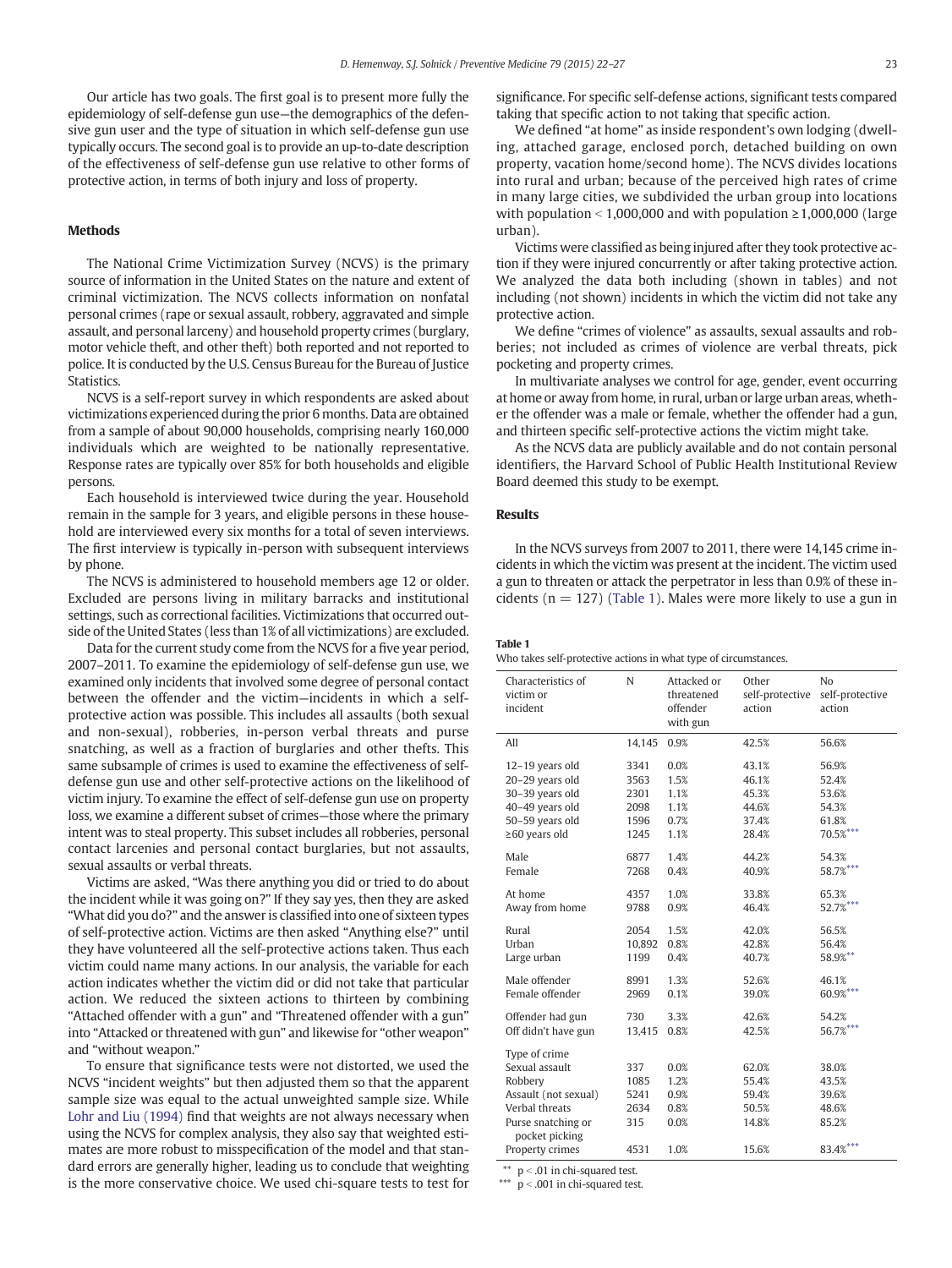defense (1.4% of the incidents) than females (0.4%). Self-defense gun use was more common for crimes in rural areas (in 1.5% of the rural crimes the victim reported using a gun in self-defense) compared to crimes in urban areas (0.8%) or large urban areas (0.4%). Victims were more likely to use a gun for self-defense in crimes when there was a male offender (1.3%) rather than a female offender (0.1%), and when the offender had a gun (3.3% of the incidents) than when the offender did not have a gun (0.8%). There was no statistical difference in the likelihood of self-defense gun use for crimes at home vs. away from home. Nor was there any statistical difference in the likelihood of self-defense gun use in robberies vs. assault vs. verbal threats vs. property crimes. There were no gun uses in self-defense reported for either sexual assaults or purse snatching/pick pocketing. Multivariate analyses did not change these major findings (not shown).

Males and females were close to equally likely to be a victim in a criminal incident, while males were three times more likely to use a gun in self-defense in such incidents. Accordingly, about three quarters of self-defense gun uses were by males (Table 2a). Approximately two thirds of personal contact crimes occurred away from home, and gun use in self-defense was equally likely to occur in home or away incidents. Accordingly, about two thirds of all self-defense gun uses occurred away from home. Victims were far more likely to use a gun in self-defense when the perpetrator had a gun, but since the perpetrator had a gun in only 3.3% of the incidents (730/14,415), over 80% of self-defense gun use occurred when the perpetrator did not have a gun. Perpetrators used guns 5.7 times more often than did victims (730/127). Crimes of violence (assaults, sexual assaults, robberies) accounted for 47% of personal contact crimes and 50% of self-defense gun uses.

For males, almost three quarters of their self-defense gun uses occurred away from home (73%), while close to half of female selfdefense gun uses occurred at home (48%) (Table 2b). This difference was particularly apparent in terms of (non-sexual) assaults where close to 90% of male self-defense gun use occurred away from home while over 60% of self-defense gun uses by women occurred at home. Most female self-defense gun use (52%) was for protection against property crime, while property crime accounted for only 28% of male self-defense gun use.

Victims were injured in 17.3% of the incidents and younger victims were more likely to be injured than older victims (Table 3a). Victims took some type of protective action 43.4% of the time. Victims were injured in 25.5% of the incidents in which they took protective action and in 11.0% of the incidents in which they did not take action

#### Table 2a

Number and percent of self-defense gun uses.

|                             | Number of SDGU | Percent of SDGU |
|-----------------------------|----------------|-----------------|
| All                         | 127            | 100%            |
| Male                        | 97             | 76.2%           |
| Female                      | 30             | 23.8%           |
| Rural                       | 31             | 24.6%           |
| Urban                       | 91             | 71.6%           |
| Large Urban                 | 5              | 3.8%            |
| At home                     | 42             | 32.9%           |
| Away from home              | 85             | 67.1%           |
| Offender had gun            | 24             | 18.8%           |
| Offender didn't have gun    | 103            | 81.2%           |
| Type of crime               |                |                 |
| Sexual assault              | $\Omega$       | 0.0%            |
| Robbery                     | 13             | 10.1%           |
| Assault (not sexual)        | 49             | 38.6%           |
| Verbal threats              | 22             | 17.1%           |
| Purse snatch/pocket picking | $\Omega$       | 0.0%            |
| Property crimes             | 43             | 34.1%           |

#### Table 2b

Number and percent of self-defense gun uses by gender.

|                      | Males<br>$(N = 97)$ | Females<br>$(N = 30)$ |
|----------------------|---------------------|-----------------------|
| Rural                | 18.0%               | 46.1%                 |
| Urban/large urban    | 82.0%               | 53.9%                 |
| At home              | 26.9%               | 52.1%                 |
| Away from home       | 73.1%               | 47.9%                 |
| Property crime       | 28.0%               | 53.9%                 |
| Verbal threat        | 20.8%               | 5.6%                  |
| Robbery              | 9.9%                | 10.8%                 |
| Assault (not sexual) | 41.4%               | 29.7%                 |
| At home              | 4.2%                | 18.9%                 |
| Away from home       | 37.2%               | 10.8%                 |

[\(Table 3b\)](#page-3-0). In the incidents in which victims took self-protective action, in 4.2% they were injured (concurrently or) AFTER they took action.

Of the 127 incidents in which victims used a gun in self-defense, they were injured AFTER they used a gun in 4.1% of the incidents. Running away and calling the police were associated with a reduced likelihood of injury after taking action; self-defense gun use was not. In multivariate analyses [\(Table 3c](#page-3-0)), attacking or threatening the perpetrator with a gun had no significant effect on the likelihood of the victim being injured after taking self-protective action.

Victims were significantly less likely to be injured BEFORE they took self-protective action when their self-protective action involved using a gun (6.8% of these 127 incidents) than in incidents in which they took other protective actions (21.3%) ([Table 3b\)](#page-3-0). In terms of the likelihood of receiving an injury AT ANY TIME during the incident, using a gun in self-defense was associated with a lower likelihood of injury compared to other self-protective actions, but the likelihood of injury when there was a self-defense gun use (10.9%) was basically identical to the likelihood of injury when the victim took no action at all (11.0%). In the multivariate analysis, compared to all other contact crime incidents, those where a gun was used in self-defense was not associated with a significant reduction in the likelihood of being injured during the crime ([Table 3c\)](#page-3-0).

For robbery, burglary and personal contact larceny crimes, when victims took no action they lost property 84.9% of the time ([Table 4a](#page-4-0)). When victims took self-protective action, they lost property 55.9% of the time. When victims used a gun, they lost property 38.5% of the time. When they used a weapon other than a gun they lost property 34.9% of the time. Multivariate analysis [\(Table 4b\)](#page-4-0) did not substantially alter these results.

| Table 3a        |
|-----------------|
| Who is injured? |

|                      | Among respondents present at the incident |             |              |  |
|----------------------|-------------------------------------------|-------------|--------------|--|
|                      | N                                         | Not injured | Injured      |  |
| All                  | 14,145                                    | 82.7%       | 17.3%        |  |
| $12-19$ years old    | 3341                                      | 78.9%       | 21.1%        |  |
| 20-29 years old      | 3563                                      | 79.0%       | 21.0%        |  |
| 30-39 years old      | 2301                                      | 82.7%       | 17.3%        |  |
| 40-49 years old      | 2098                                      | 85.1%       | 14.9%        |  |
| 50-59 years old      | 1596                                      | 89.0%       | 11.0%        |  |
| $\geq 60$ years old  | 1245                                      | 91.4%       | $8.6%^{***}$ |  |
| Male                 | 6877                                      | 82.1%       | 17.9%        |  |
| Female               | 7268                                      | 83.4%       | 16.6%*       |  |
| At home <sup>1</sup> | 4357                                      | 83.2%       | 16.8%        |  |
| Away from home       | 9788                                      | 82.5%       | 17.5%        |  |
| Rural                | 2054                                      | 83.6%       | 16.4%        |  |
| Urban                | 10,892                                    | 82.6%       | 17.4%        |  |
| Large urban          | 1199                                      | 81.7%       | 18.3%        |  |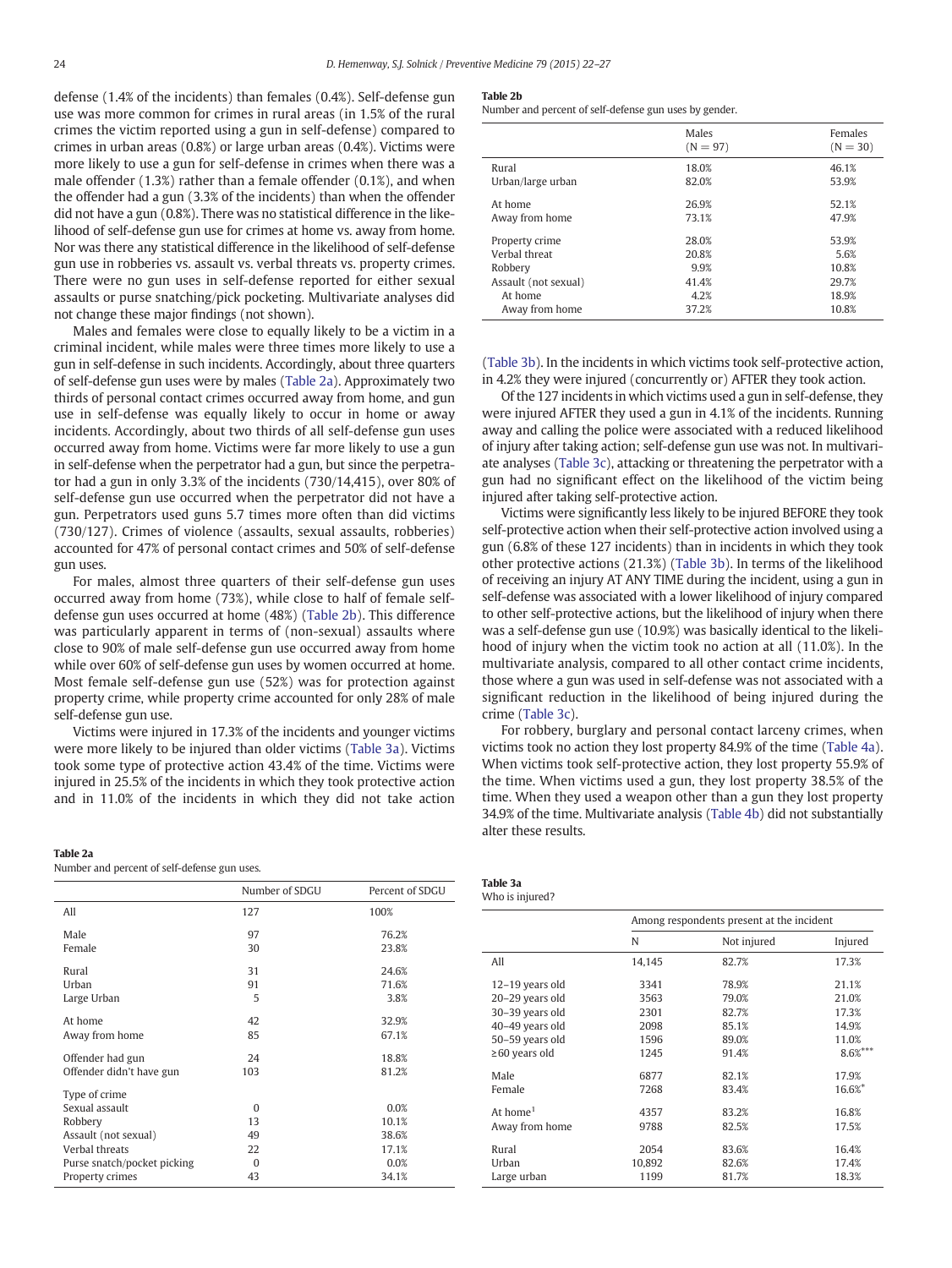#### <span id="page-3-0"></span>Table 3b

Effect of self-protective actions on victim injury.

|                                                                                        | Among respondents present at the<br>incident |                |                             |                            |
|----------------------------------------------------------------------------------------|----------------------------------------------|----------------|-----------------------------|----------------------------|
|                                                                                        | N                                            | Not<br>injured | Injured<br>before<br>action | Injured<br>after<br>action |
| All                                                                                    | 14,145 82.7%                                 |                | 15.5%                       | 1.8%                       |
| Was there anything you did or tried to do about the incident while it was going<br>on? |                                              |                |                             |                            |
| Yes                                                                                    | 6139                                         | 74.5%***       | 21.3%***                    | 4.2%                       |
| No/took no action/kept still                                                           | 8006                                         | 89.0%          | 11.0%                       |                            |
|                                                                                        |                                              |                |                             |                            |
| Specific actions                                                                       |                                              |                |                             |                            |
| Attacked or threatened with gun                                                        | 127                                          | 89.1%***       | $6.8%***$                   | 4.1%                       |
| Attacked or threatened with other weapon                                               | 121                                          | 74.5%          | 20.2%                       | 5.3%                       |
| Attacked or threatened without a weapon                                                | 733                                          | 59.3%***       | 33.9%***                    | $6.8%***$                  |
| Defended self or property (struggled,<br>ducked, blocked blows, held onto<br>property) | 1557                                         | 47.0%***       | 44.5%***                    | 8.5%***                    |
| Chased, tried to catch or hold offender                                                | 256                                          | 77.5%          | 16.5%                       | 6.0%                       |
| Yelled at offender, turned on lights,<br>threatened to call police, etc.               | 1095                                         | 73.0%          | 21.5%                       | 5.5%                       |
| Cooperated or pretended to                                                             | 150                                          | 80.5%          | 15.9%                       | 3.6%                       |
| Argued, reasoned, pleaded, bargained, etc.                                             | 890                                          | 75.9%          | 18.8%                       | 5.4%                       |
| Ran or drove away or tried, hid, locked<br>door                                        | 1086                                         | 79.1%***       | 18.5%*                      | $2.4%^{**}$                |
| Called police or guard                                                                 | 1068                                         | 82.7%***       | 15.2%***                    | $2.2%***$                  |
| Tried to attract attention or help                                                     | 245                                          | 58.6%***       | 35.7%***                    | 5.6%***                    |
| Screamed from pain or fear                                                             | 248                                          | 27.7%***       | 66.2%***                    | $6.0%***$                  |
| Something else                                                                         | 737                                          | 86.6%***       | 10.9%***                    | 2.6%                       |

For specific actions, each specific action is compared to not taking that specific action among victims who took action ( $n = 6139$ ).

#### **Discussion**

Self-defense gun use is a rare event. Results from the NCVS find that guns are used by victims in less than 1% of crimes in which there is personal contact between the perpetrator and victim, and about 1% in cases of robbery and (non-sexual) assault. There were no reported cases of self-defense gun use in the more than 300 cases of sexual assault.

Who typically uses a gun in self-defense? While the numbers are small ( $n = 127$ ), we can say that males are far more likely than females to use a gun in self-defense. Indeed, this is not surprisingly since most gun owners are male. This result is consistent with some [\(Hemenway](#page-5-0) [and Azrael, 2000; Hemenway et al., 2000](#page-5-0)) but not all ([Kleck, 1995;](#page-5-0) [Cook and Ludwig, 1998](#page-5-0)) of the one-time private surveys, and is consistent with earlier studies using the National Crime Victimization Survey [\(Schnebly, 2002\)](#page-5-0).

Our results indicate that most self-defense gun uses by males occur in urban areas, most occur away from home, and most occur during an assault or robbery. By contrast, most female self-defense gun uses occur at home and most involve property crimes.

It should be noted that a self-defense gun use requires the presence of a gun. By contrast most of the other self-protective actions, such as running away, arguing, struggling, cooperating, screaming or trying to attract attention, can occur in almost any crime. While the US has many more firearms and allows firearms in many more places than other first world countries, the readily availability of even more guns in more places would likely increase the number of self-defense gun uses.

However, the data provide little evidence that using a gun in selfdefense reduces injury. Slightly more than 4% of victims were injured during or after a self-defense gun use—the same percentage as were injured during or after taking all other protective actions. Some selfprotective actions were associated with higher probabilities of subsequent injury. The reader must be warned, however, that the sample of those injured after using a gun (5/127) is really too small to warrant

#### Table 3c

Multivariate analysis: effectiveness of self-protective actions on victim injury (odds ratios).

| Independent variables                                                                                                                                                                                                                                                                                                                                                                                                                                                                                                                                                                                       | Any injury:<br>compared<br>to<br>all incidents                                                                                       | Injury after<br>self-protective<br>action: compared<br>to incidents<br>where victims<br>took action                       |
|-------------------------------------------------------------------------------------------------------------------------------------------------------------------------------------------------------------------------------------------------------------------------------------------------------------------------------------------------------------------------------------------------------------------------------------------------------------------------------------------------------------------------------------------------------------------------------------------------------------|--------------------------------------------------------------------------------------------------------------------------------------|---------------------------------------------------------------------------------------------------------------------------|
| Male                                                                                                                                                                                                                                                                                                                                                                                                                                                                                                                                                                                                        | $0.87+$                                                                                                                              | 0.97                                                                                                                      |
| Age (omitted category is 12-19 years old)<br>20-29 years old<br>30-39 years old<br>40-49 years old<br>50-59 years old<br>$\geq 60$ years old                                                                                                                                                                                                                                                                                                                                                                                                                                                                | 1.00<br>$0.85*$<br>$0.71***$<br>$0.53***$<br>$0.44***$                                                                               | 1.08<br>0.93<br>$0.65+$<br>0.71<br>$0.40*$                                                                                |
| Urban area<br>Large urban area                                                                                                                                                                                                                                                                                                                                                                                                                                                                                                                                                                              | 1.07<br>1.17                                                                                                                         | 0.97<br>1.34                                                                                                              |
| At home                                                                                                                                                                                                                                                                                                                                                                                                                                                                                                                                                                                                     | $1.12*$                                                                                                                              | $1.40*$                                                                                                                   |
| Self-protection actions<br>Attacked or threatened with gun<br>Attacked or threatened with other weapon<br>Attacked or threatened without a weapon<br>Defended self or property (struggled, ducked,<br>blocked blows, held onto property)<br>Chased, tried to catch or hold offender<br>Yelled at offender, turned on lights, threatened<br>to call police, etc.<br>Cooperated or pretended to<br>Argued, reasoned, pleaded, bargained, etc.<br>Ran or drove away or tried, hid, locked door<br>Called police or guard<br>Tried to attract attention or help<br>Screamed from pain or fear<br>Something else | 0.67<br>$1.57+$<br>$3.19***$<br>$6.66***$<br>1.08<br>1.01<br>0.91<br>$1.20 +$<br>$1.29***$<br>0.87<br>$1.62***$<br>$7.99***$<br>1.07 | 1.28<br>1.52<br>$1.95***$<br>$3.22***$<br>1.53<br>$1.42*$<br>1.04<br>$1.58***$<br>0.76<br>$0.61*$<br>1.27<br>0.85<br>1.05 |
| Constant                                                                                                                                                                                                                                                                                                                                                                                                                                                                                                                                                                                                    | $0.15***$                                                                                                                            | $0.02***$                                                                                                                 |
| N<br>Pseudo $R^2$                                                                                                                                                                                                                                                                                                                                                                                                                                                                                                                                                                                           | 10.696<br>0.14                                                                                                                       | 4431<br>0.07                                                                                                              |

For self-protective actions, each specific action is compared to not taking that specific action.

 $p < .05$ .

\*\*  $p < .01$ .

\*\*\*  $p < .001$ .

strong conclusions. The large majority of crime victims who are injured are injured before they take any action.

Where self-defense gun use stands out compared to other forms of self-protection is the low rate of injury that occurs to gun users BEFORE their protective action. Any explanation for this finding must currently be speculative. One of the various possibilities is that gun users are more vigilant, wary and aware than other victims, and able to respond more rapidly to threats. Another possibility is that incidents where guns are used are different; for example they may more likely be the result of mutual hostility such as escalating arguments. Such arguments may end in verbal aggression or physical assaults where the victim is less likely to be taken completely by surprise. Results from private surveys that ask respondents to describe the event in their own words ([Hemenway and Azrael, 2000; Hemenway et al., 2000](#page-5-0)) find that the reported self-defense gun use in these surveys usually occur in escalating hostile interactions.

Most prior claims about the relative effectiveness of self-defense gun use come from evaluations of NCVS data which could not distinguish injury before or after the gun use [\(Kleck and DeLone, 1993; Schnebly,](#page-5-0) [2002\)](#page-5-0). As [Ullman \(1998\)](#page-5-0) states, without information on the sequence of resistance and injury, you cannot draw conclusions about whether the resistance provoked the injury or an injury provoked resistance from previously non-resisting victims. In our study, controlling for the demographics of the incident (i.e., age and gender of victim, whether it occurred at home, and in an urban area), self-defense gun use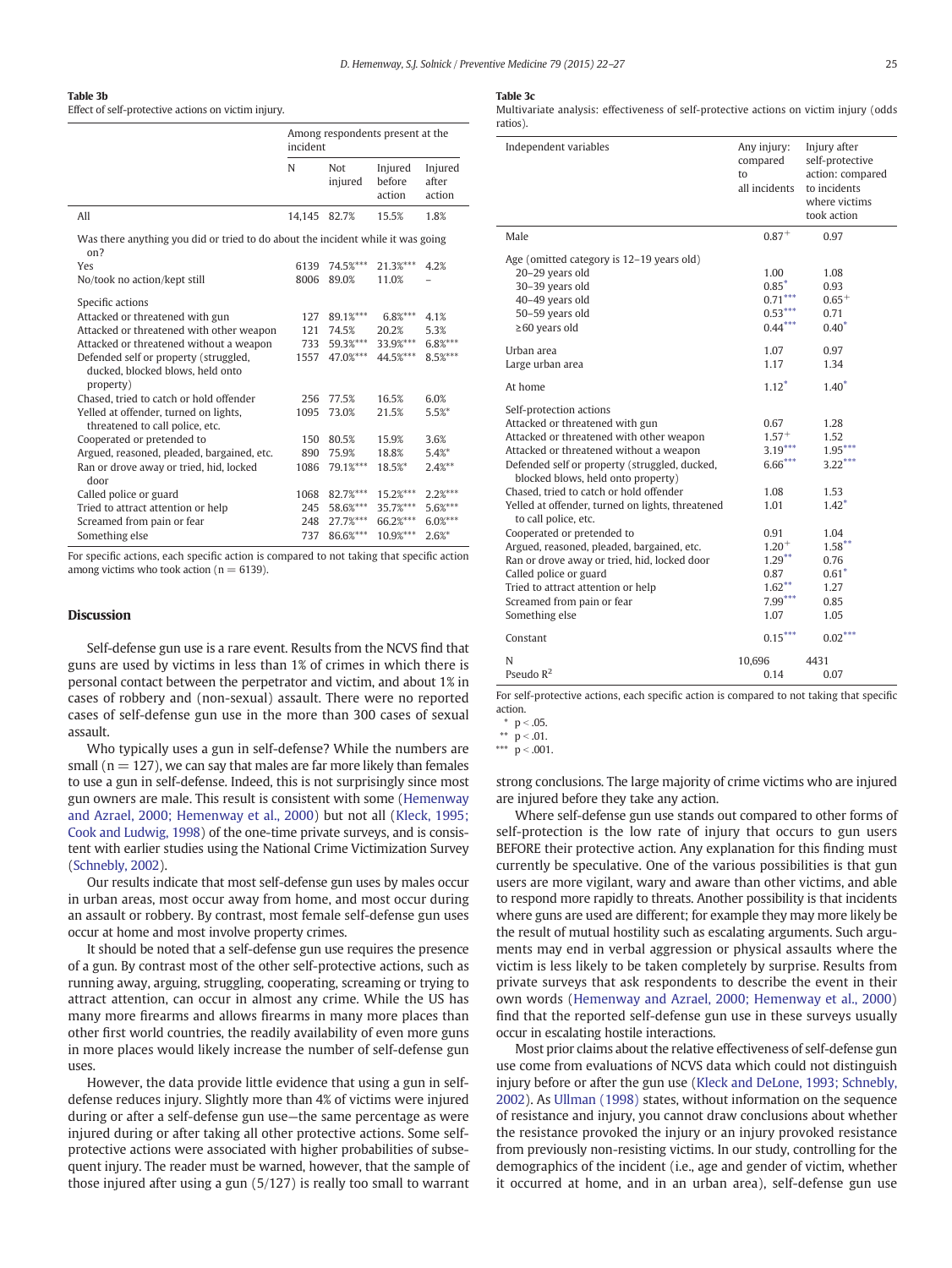### <span id="page-4-0"></span>Table 4a

Property loss: who loses property in robbery, burglary or personal contact larceny.

| Characteristics of victim or incident                        | N                            |             | Something taken    |  |
|--------------------------------------------------------------|------------------------------|-------------|--------------------|--|
| All                                                          | 6486                         | 82.5%       |                    |  |
| 12-19 years old                                              | 630                          | 81.0%       |                    |  |
| 20-29 years old                                              | 1468                         | 81.5%       |                    |  |
| 30-39 years old                                              | 1218                         | 84.4%       |                    |  |
| 40-49 years old                                              | 1197                         | 83.0%       |                    |  |
| 50-59 years old                                              | 974                          | 81.2%       |                    |  |
| $\geq 60$ years old                                          | 998                          | 83.4%       |                    |  |
| Male                                                         | 3128                         | 82.9%       |                    |  |
| Female                                                       | 3358                         | 82.1%       |                    |  |
| At home                                                      | 5288                         | 83.9%       |                    |  |
| Away from home                                               | 1198                         |             | 76.6%***           |  |
| Rural                                                        | 1124                         | 81.8%       |                    |  |
| Urban                                                        | 4729                         | 83.2%       |                    |  |
| Large urban                                                  | 633                          | 79.0%*      |                    |  |
| Male offender                                                | 1413                         | 67.4%       |                    |  |
| Female offender                                              | 307                          | 74.1%       |                    |  |
| Offender had gun                                             | 293                          | 83.3%       |                    |  |
| Offender didn't have gun                                     | 1937                         | 72.8%***    |                    |  |
| Self-protective actions                                      |                              | N           | Something<br>taken |  |
| Was there anything you did or tried to do about the incident |                              |             |                    |  |
| while it was going on?                                       |                              |             |                    |  |
| Yes                                                          |                              | 825<br>1404 | 55.9%              |  |
| Specific actions                                             | No/took no action/kept still |             | 84.9%***           |  |
| Attacked or threatened with gun                              |                              | 22          | 38.5%***           |  |
| Attacked or threatened with other weapon                     |                              | 21          | 34.9%***           |  |
| Attacked or threatened without a weapon                      |                              | 98          | 48.8%***           |  |
| Defended self or property (struggled, ducked, blocked        |                              | 252         | 65.2%***           |  |
| blows, held onto property)                                   |                              |             |                    |  |
| Chased, tried to catch or hold offender                      |                              | 57          | 57.9%**            |  |
| Yelled at offender, turned on lights, threatened to call     |                              | 188         | 48.7%***           |  |
| police etc                                                   |                              |             |                    |  |

| Chased, tried to catch or hold offender                  |     | 57 57.9%**   |    |
|----------------------------------------------------------|-----|--------------|----|
| Yelled at offender, turned on lights, threatened to call |     | 188 48.7%*** |    |
| police, etc.                                             |     |              |    |
| Cooperated or pretended to                               | 40  | 93.0%**      |    |
| Argued, reasoned, pleaded, bargained, etc.               | 91  | 60.0%**      |    |
| Ran or drove away or tried, hid, locked door             | 139 | 46.6%***     |    |
| Called police or guard                                   |     | 136 53.1%*** |    |
| Tried to attract attention or help                       |     | 51 45.3%***  | Fc |
| Screamed from pain or fear                               |     | 41 56.9%*    |    |
| Something else                                           |     | $83.627\%$   |    |

For self-protective actions, each is compared to not taking that specific action.

Something else

(compared to other possible protective actions) was not significantly associated with a reduced likelihood of injury during/after the selfdefense gun use. In addition, in multivariate analysis, victims who used a gun in self-defense were not less likely receive an injury during the entire event compared all other contact crime victims.

The evidence suggests that using a weapon in self-defense may reduce the likelihood of losing property during the commission of crime. However, it is not clear that using a gun is better or worse than using other weapons. Unfortunately, unlike what is done for injury, the NCVS does not try to tease out the chronological sequence of events concerning property loss. So we cannot determine whether the property was lost before or after the victim took protective action, nor whether the protective action recovered the victim's property that the offender had taken.

Overall, about half of self-defense gun use occurs in robberies and assaults, about half involves verbal threats or property crimes. The NCVS only asks about major crimes, and so does not provide the possibility for respondents to mention self-defense gun use against trespassing or other minor crimes.

NCVS data report far more criminal gun uses than self-defense gun uses. This result has been found consistently in studies using the NCVS [\(McDowall and Wiersema, 1994; Cook, 1991; Guns, 1994](#page-5-0)) and in private surveys asking comparable questions about both offensive and

| . .<br>. .<br>. .<br>$\sim$ |  |
|-----------------------------|--|
|-----------------------------|--|

Multivariate analysis: property-loss.

| Independent variables                                                                                                                                                                                                                                                                                                                                           | Something taken in a<br>robbery, burglary or<br>personal contact<br>larceny: odds ratios |                                                                            |
|-----------------------------------------------------------------------------------------------------------------------------------------------------------------------------------------------------------------------------------------------------------------------------------------------------------------------------------------------------------------|------------------------------------------------------------------------------------------|----------------------------------------------------------------------------|
|                                                                                                                                                                                                                                                                                                                                                                 | Model 1                                                                                  | Model 2                                                                    |
| Male                                                                                                                                                                                                                                                                                                                                                            | 1.01                                                                                     | 0.92                                                                       |
| Age (omitted category is 12-19 years old)<br>20-29 years old<br>30-39 years old<br>40-49 years old<br>50-59 years old<br>$\geq 60$ years old                                                                                                                                                                                                                    | 0.95<br>0.95<br>$0.64*$<br>0.90<br>$0.70^{+}$                                            | 0.91<br>0.96<br>$0.56***$<br>0.88<br>$0.67+$                               |
| Urban area<br>Large urban area                                                                                                                                                                                                                                                                                                                                  | $1.66***$<br>1.04                                                                        | $1.45^*$<br>0.97                                                           |
| At home                                                                                                                                                                                                                                                                                                                                                         | $0.66***$                                                                                | $0.59***$                                                                  |
| Self-protection actions<br>Attacked or threatened with gun<br>Attacked or threatened with other weapon<br>Attacked or threatened without a weapon<br>Defended self or property (struggled, ducked, blocked<br>blows, held onto property)<br>Chased, tried to catch or hold offender<br>Yelled at offender, turned on lights, threatened to call<br>police, etc. | $0.26***$<br>$0.12***$<br>$0.29***$<br>$0.71*$<br>0.88<br>$0.39***$                      | $0.30^{\circ}$<br>$0.17***$<br>$0.38***$<br>0.89<br>1.26<br>$0.47***$      |
| Cooperated or pretended to<br>Argued, reasoned, pleaded, bargained, etc.<br>Ran or drove away or tried, hid, locked door<br>Called police or guard<br>Tried to attract attention or help<br>Screamed from pain or fear<br>Something else                                                                                                                        | $7.06***$<br>0.68<br>$0.25***$<br>$0.56***$<br>$0.47*$<br>1.61<br>$0.42***$              | $7.27***$<br>0.77<br>$0.30***$<br>$0.69+$<br>$0.52^{+}$<br>1.38<br>$0.60*$ |
| Male offender<br>Offender had gun                                                                                                                                                                                                                                                                                                                               |                                                                                          | $0.76+$<br>$1.98***$                                                       |
| Constant                                                                                                                                                                                                                                                                                                                                                        | $4.28***$                                                                                | $4.42***$                                                                  |
| N<br>Pseudo $R^2$                                                                                                                                                                                                                                                                                                                                               | 1723<br>0.09                                                                             | 1235<br>0.10                                                               |

or self-protective actions, each is compared to not taking that specific action.

#### defensive gun use [\(Hemenway and Azrael, 2000; Hemenway et al.,](#page-5-0) [2000; Hemenway and Miller, 2004; Hemenway, 2006](#page-5-0)).

Many of our findings relating to the frequency of self-defense gun use and its effect on injury and property loss are similar to those found in an examination of the NCVS for the decade 1992–2001 ([Tark](#page-5-0) [and Kleck, 2004](#page-5-0)). For that decade, of the 27,595 personal contact crimes reported, the victim similarly used a gun in self-defense in less than 0.9% of the incidents. Among the 1119 sexual assaults reported, in only one did the victim report using a gun. There were no significant differences in the likelihood of being injured during or after a self-defense gun use compared to being injured during or after taking other forms of protective action. Self-defense gun use was associated with lower rates of property loss than most other forms of protective action.

Our study has various limitations. As do virtually all studies of selfdefense gun use, the NCVS relies on self-report by the victim. There is no external validation of the events, nor is anyone giving the other side of the story about this hostile interaction. Even given the large size of each NCVS, and our use of data from ten surveys, the number of reported self-defense gun uses is relatively small (127), so it is not possible to obtain stable estimates of small subcategories of events (e.g., self-defense gun use by women in rural areas). The number of victims seriously injured after specific protective actions is too small to analyze and (since this a self-report survey) there is no information about crimes that led to the death of the victim ([Zimring and Zuehl,](#page-5-0) [1986\)](#page-5-0). In addition, the focus of the NCVS is on crimes rather than the